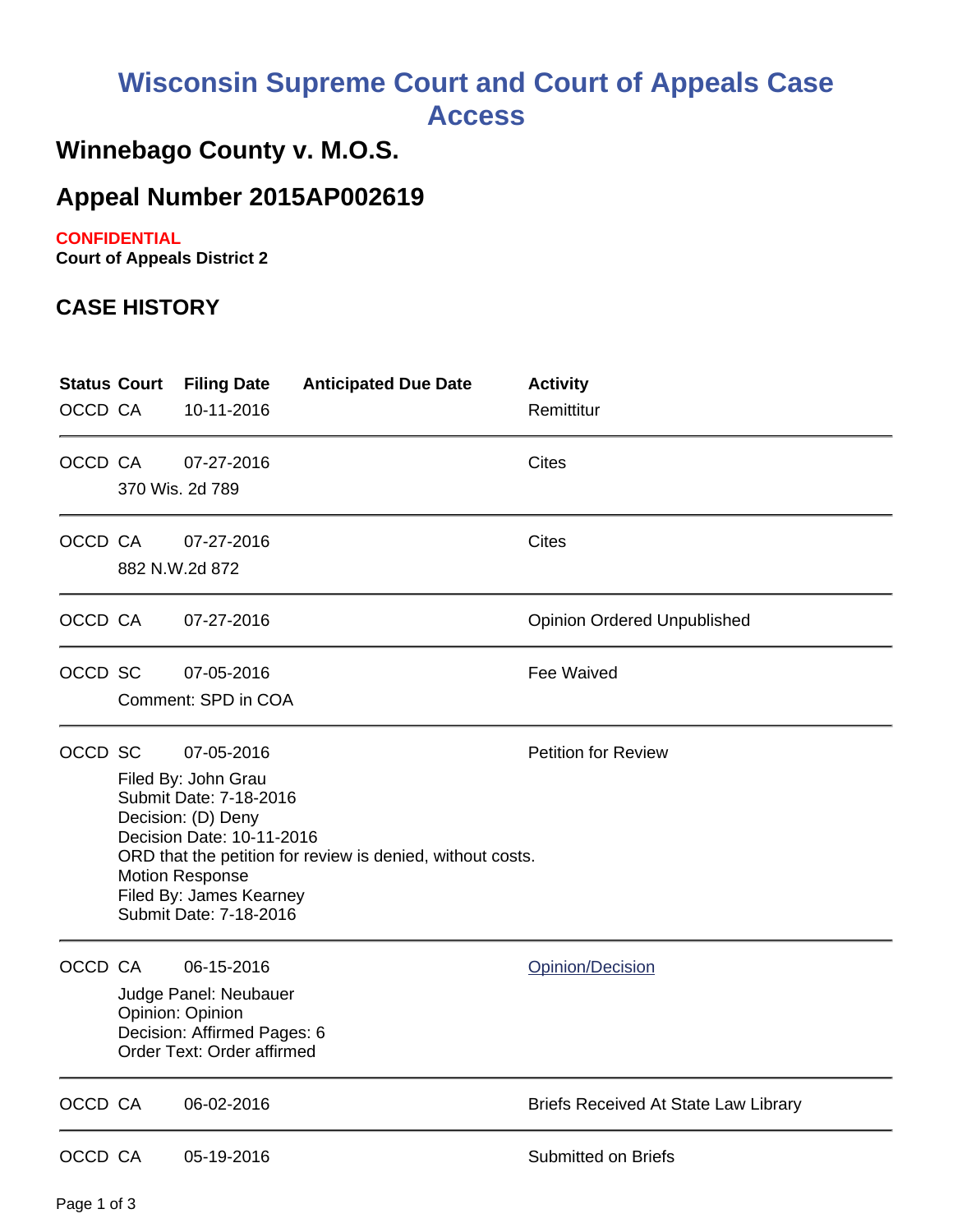| OCCD CA |                                                                                                                                                                                                                                   | 05-18-2016                                                                                                                                                                                                                                                                                                                                                                                         | Record and Briefs Sent to District 2 |  |  |  |  |
|---------|-----------------------------------------------------------------------------------------------------------------------------------------------------------------------------------------------------------------------------------|----------------------------------------------------------------------------------------------------------------------------------------------------------------------------------------------------------------------------------------------------------------------------------------------------------------------------------------------------------------------------------------------------|--------------------------------------|--|--|--|--|
| OCCD CA |                                                                                                                                                                                                                                   | 05-16-2016<br><b>Comment: BRY</b>                                                                                                                                                                                                                                                                                                                                                                  | Certificate of Filing by Mail        |  |  |  |  |
| OCCD CA |                                                                                                                                                                                                                                   | 05-13-2016<br>Filed By: John Grau                                                                                                                                                                                                                                                                                                                                                                  | <b>Reply Brief</b>                   |  |  |  |  |
|         |                                                                                                                                                                                                                                   | Comment: Note that the caption has been corrected on this brief. Please use the above caption on all<br>future briefs.                                                                                                                                                                                                                                                                             |                                      |  |  |  |  |
| OCCD CA |                                                                                                                                                                                                                                   | 04-29-2016                                                                                                                                                                                                                                                                                                                                                                                         | <b>Rejected Electronic Document</b>  |  |  |  |  |
|         | Comment: Brief of Respondent; This efile is incomplete. Please efile a corrected brief that includes the<br>table of contents and table of authorities.                                                                           |                                                                                                                                                                                                                                                                                                                                                                                                    |                                      |  |  |  |  |
| OCCD CA |                                                                                                                                                                                                                                   | 04-28-2016                                                                                                                                                                                                                                                                                                                                                                                         | Brief of Respondent(s)               |  |  |  |  |
|         | Comment: Please note that the caption prefix has been amended. Use this amended caption on future<br>briefs. Please note that the table of contents was corrected on all briefs. See Rule 809.19 regarding<br>brief requirements. |                                                                                                                                                                                                                                                                                                                                                                                                    |                                      |  |  |  |  |
| OCCD CA |                                                                                                                                                                                                                                   | 04-11-2016<br>Comment: BAP                                                                                                                                                                                                                                                                                                                                                                         | Certificate of Filing by Mail        |  |  |  |  |
| OCCD CA |                                                                                                                                                                                                                                   | 04-08-2016                                                                                                                                                                                                                                                                                                                                                                                         | Brief & Appx of Appellant(s)         |  |  |  |  |
|         |                                                                                                                                                                                                                                   | Filed By: John Grau                                                                                                                                                                                                                                                                                                                                                                                |                                      |  |  |  |  |
|         | Comment: Please note an appendix has been added to all briefs. See Rule 809.19(2) regarding<br>requirements. Appx to Brief of Appellant(s)                                                                                        |                                                                                                                                                                                                                                                                                                                                                                                                    |                                      |  |  |  |  |
| OCCD CA |                                                                                                                                                                                                                                   | 03-07-2016                                                                                                                                                                                                                                                                                                                                                                                         | <b>Motion to Extend Time</b>         |  |  |  |  |
|         |                                                                                                                                                                                                                                   | Filed By: John Grau<br>Submit Date: 3-7-2016<br>Decision: (O) Other<br>Decision Date: 3-8-2016<br>ORD that the time for the appellant to file an appellant's brief is extended to 4-8-2016. See Wis. Stat.<br>Rule 809.82(2)(a)(2013-14).<br>FRO that all future filings in this court must comply with Wis. Stat. Rule 809.81(8) or sanctions may be<br>imposed.<br>See BAP event due on 3-7-2016 |                                      |  |  |  |  |
| OCCD CA |                                                                                                                                                                                                                                   | 01-27-2016<br>Comment: 1-2 to 34-1                                                                                                                                                                                                                                                                                                                                                                 | Record                               |  |  |  |  |
| OCCD CA |                                                                                                                                                                                                                                   | 01-11-2016<br>Comment: CRS: 8/11/15 transcript filed and served; CR Lynn Egan                                                                                                                                                                                                                                                                                                                      | <b>Other Papers</b>                  |  |  |  |  |